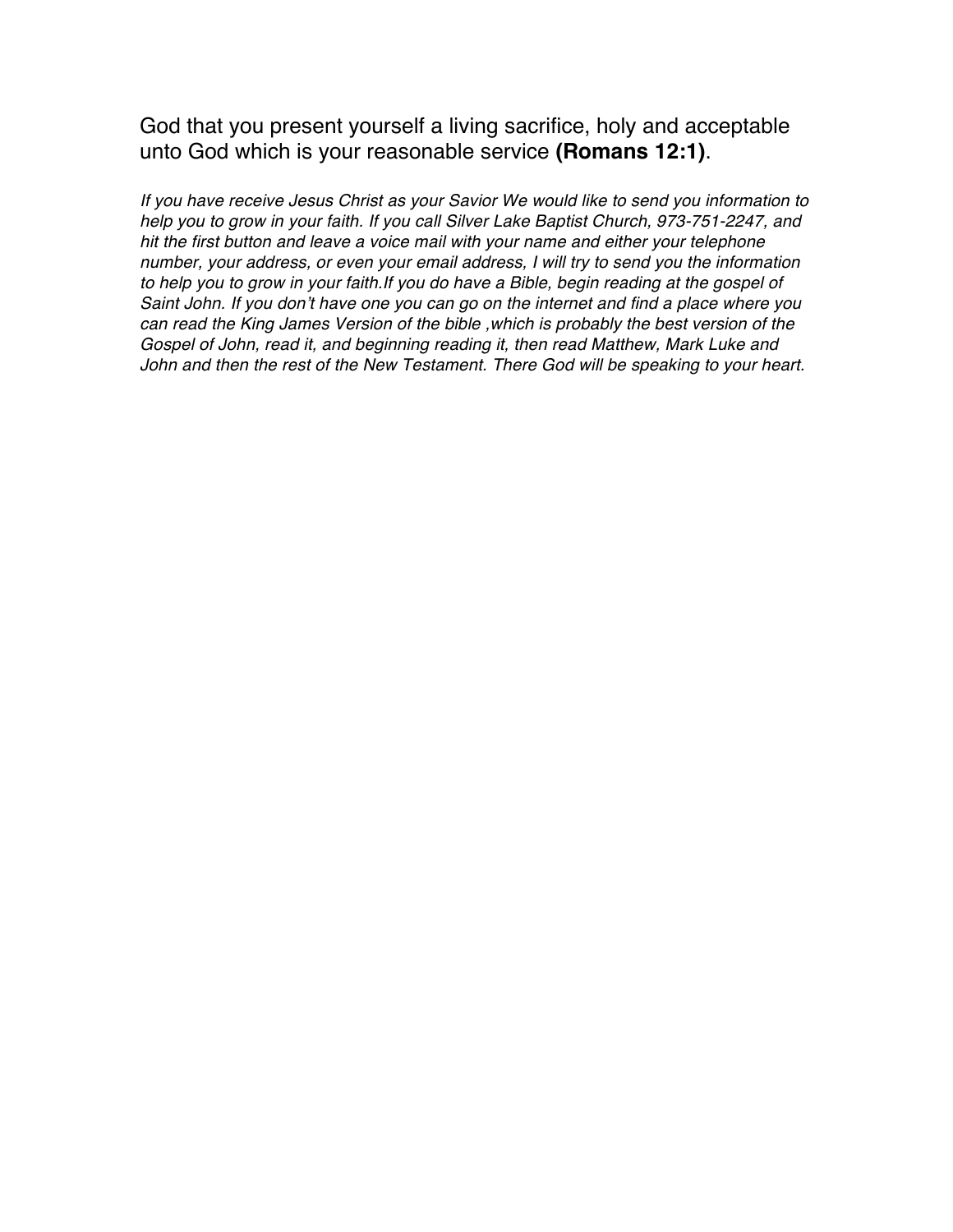Jesus Christ our Lord. Going to Heaven is a free gift. It's a free Gift, It's eternal life, and it's not in a church, it's not in you, It's not in me, it's not by good works; It's NONE of those things. The Bible teaches that that gift is eternal life through the Son of God, Jesus Christ, and the reason he wants you to have this wonderful gifts because God loves you.

Romans 5:8 says: But God commendeth his love toward us, in that, while we were yet sinners, Christ died for us. God loves you so much that He sacrificed the dearest thing to His heart, His only begotten son.

3. The Bible teaches how to received him

**Romans 10:9** That if thou shalt confess with thy mouth the Lord Jesus, and shalt believe in thine heart that God hath raised him from the dead, thou shalt be saved. Verse

**Romans 10:13** For whosoever shall call upon the name of the Lord shall be saved. If you would open your hearth to receive Jesus,to be your Savior, and you invite him into you life and repent of your sin, which means turn away from sin and turn to Christ and believe what he did on the cross paid for your sin. And believe it and invite him into your heart, he will come into your heart. If you're not saved I encourage you to receive him. and if you are saved and you are a christian let me read these verses of scripture here. The bible teaches in:

**2 Corinthians 5:14-15** For the love of Christ constraineth us; (What love of Christ, the Love Christ had for you and me)because we thus judge, that if one died for all, then were all dead: 15And that he died for all, that they which live should not henceforth live unto themselves, but unto him which died for them, and rose again.

In other words if you have receive Christ as your Savior, we have no right to live for ourselves, we should be living for Christ. Seek ye first the kingdom of God, and his righteousness, and all these things shall be added onto you**(Matthew 6:33).** The Bible teaches here we are not to live for ourselves because The Son of God died so that we can live. He did not live for us to live selfish lives. He didn't die for us so we can live anyway we want. Or to pick and choose how we serve God. God wants us to be completely abandoned to him, to allow him to work inside of our hearts. I beseech ye therefore brethren by the mercies of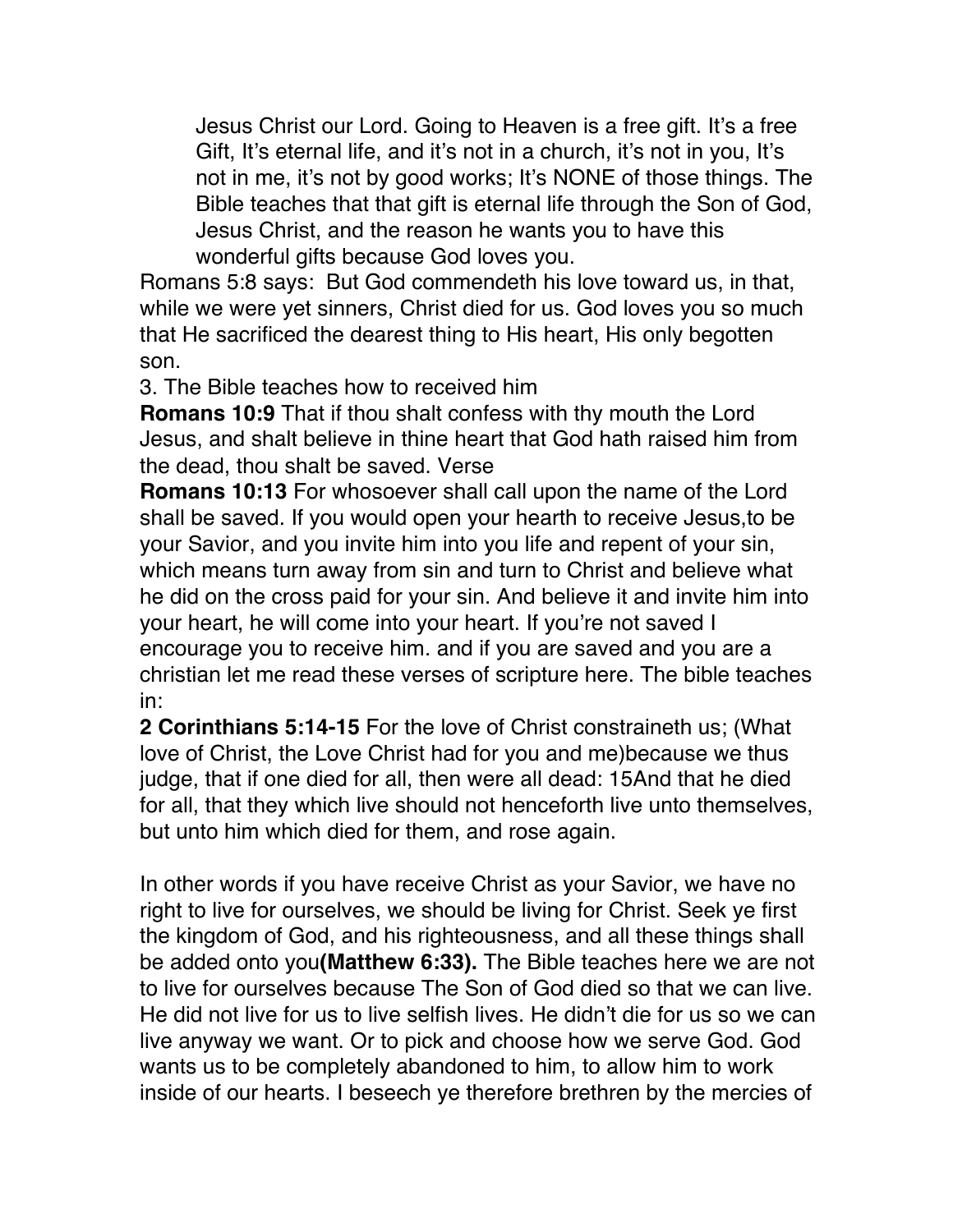that cross on the sixth hour and the darkness descended it the very first time and only time when Jesus felt that he was alone. He did not have his Father's presence with him and we hear this that it became dark, so dark because God turned his face away from His own son. Jesus became sin and we see that the darkness descended upon the land. One more thing. When we look at the darkness, at the agony of darkness

4. We see the supreme evidence of Christ's Love for sinners.

You know how many times people say, does God really love me?; We go to the cross and see Love Personified. Jesus, on the very night he was betrayed, gathered his small group of disciples and he said this: **John 15:13** Greater love hath no man than this, that a man lay down his life for his friends.

Romans 5:8 But God commendeth his love toward us, in that, while we were yet sinners, Christ died for us. [God Didn't love us when we were good, God loved us when we were sinners, when we offended (Him

What happened at Calvary was more than a physical death. He took our place for us and what this involved was: and in three hours of darkness our Lord suffered in Agony of an eternity in Hell, all in three hours, laid right upon the son of God.

The Bible teaches that God sent His son, The Son, His one and only begotten son the son whom he loved so much. he sent him into this world die for our sin. How can I have this eternal life?You can have this eternal life by accepting these fact:

1. You are a sinner;

For all have sinned and come short of the glory of God (Romans 3:23) There is NONE Righteous, no not one (Romans 3:10) Everyone of us has offended God.

2. The Bible Teaches there is a penalty for sin. The Bible says that the wages of sin is Death, in other words an eternal separation from God forever, and forever, and Forever…(Romans 6:23), but the Bible Teaches though the Wages of sinus Death, but the gift of God is eternal life through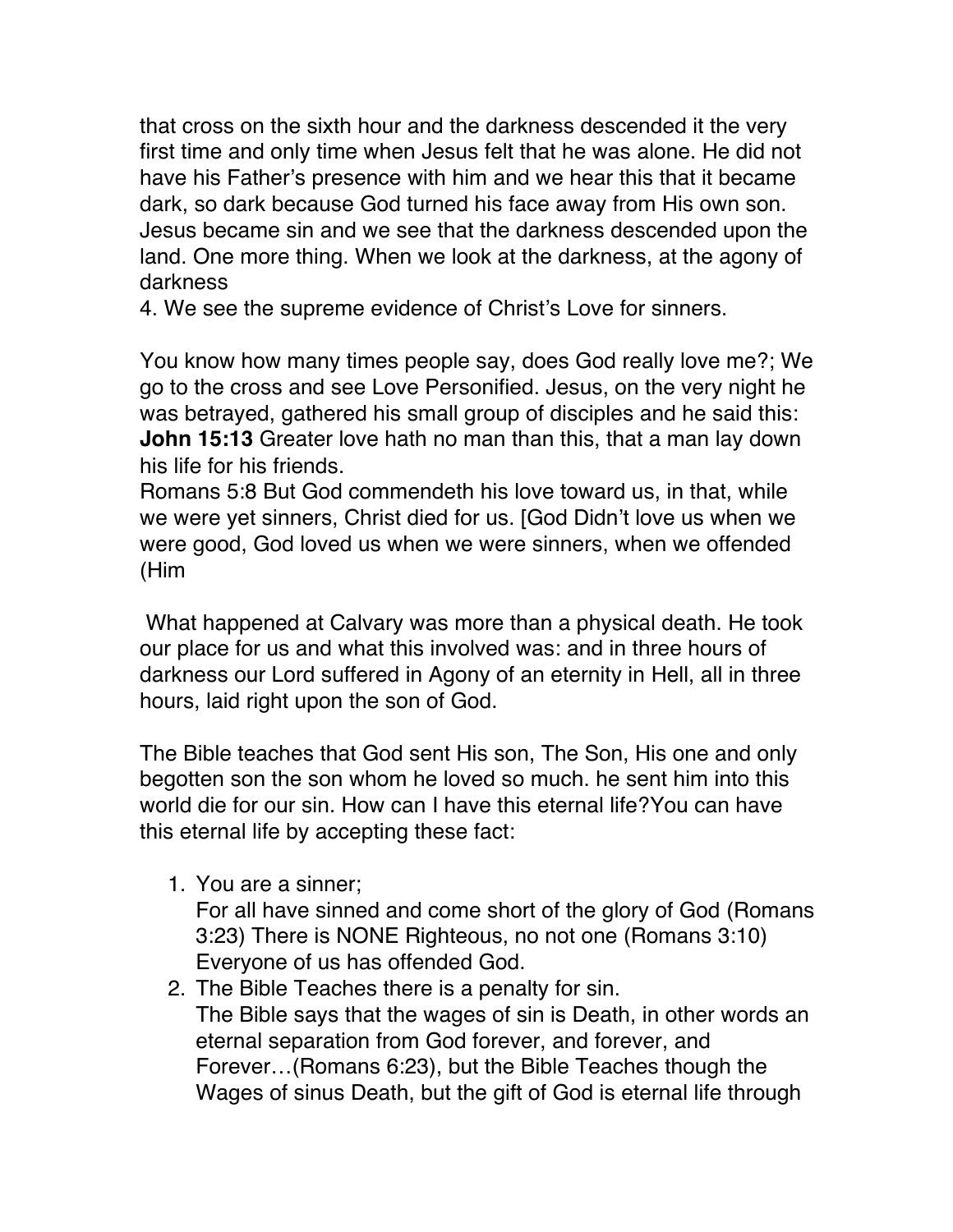because God must judge sin, because GOD IS HOLY!]

**2 Corinthians 5:21** For he hath made him to be sin for us, who knew no sin; for we might be made the righteousness of God.

[Why? Because He's Just and He's Holy and His law has been violated and His Son paid the price on Calvary's cross.]

**3. We see the basis for our Salvation.** [God is Love, and He is. But He's also Just and He's Holy.]

### God loves us

**John 3:16** For God so loved the world, that he gave his only begotten Son, that whosoever believeth in him should not perish, but have everlasting life.

[However Sin cannot just be ignored by God. Why? Because He's Holy and Just, yet God is Love. At Calvary all of our sins were laid on Jesus Christ sin and judgement were transferred to Jesus.]

## **Galatians 3:13**

### **Isaiah 53:5-6**

**Isaiah 53:10** Yet it pleased the Lord to bruise him [Can we even imagine what Jesus went through. The horrible pain, the shame, the mockery, the total disgust of what was going on. Bible says the father, it please him to judge his own son because salvation was to come thru the death of Christ on the cross.

The significance of the darkness Matthew 27:45

What was going on here? One it's said God will not look upon sin even with his son, who took our sin. Jesus took the place of us, guilty sinners, and Jesus cried out, "My God, my God, why hast thou forsaken me?" He was suffering the outpouring of the wrath of God upon sin. He was suffering from the withdrawal of the presence and fellowship of his Heavenly Father. Can you just imagine that for all of eternity, and then those 33 1/2 years on the earth, Jesus and his Father had perfect unity and fellowship and now when he hung up on